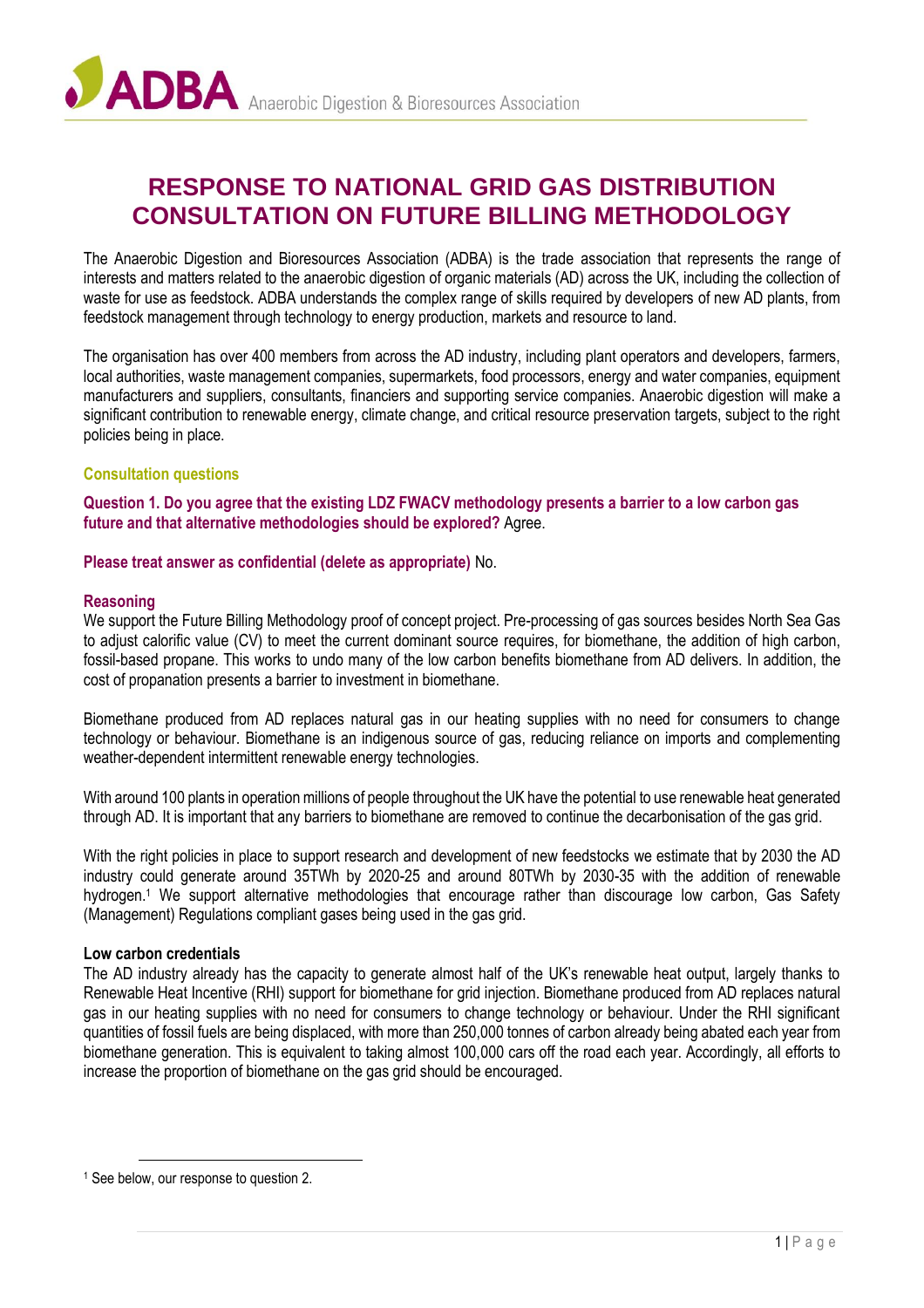

Biomethane from AD could reduce the UK's carbon emissions by 4%. Our calculations suggest that continuing to support the technology would reduce government expenditure by £755m from 2017 to 2040 in GHG abatement, compared to the average renewable heat technology.

# **Providing energy security**

Biomethane is good for UK energy security. It is generated in the UK and supplies are constant and reliable. AD is already delivering significant amounts of home grown green electricity and gas now and has the potential to deliver around 30% of domestic electricity or gas demand, while also reducing imports, curbing carbon emissions and improving UK Balance of Payments.

In National Grid's Future Energy Scenarios 2016 report all four scenarios show gas demand as expected to decrease by 2040. <sup>2</sup> At the same time, demand will reduce due to appliance efficiency savings, such as smart controls and improved boilers and thermal efficiencies. Together, this means that green gas from **AD could provide for 30% of the UK gas domestic demand within 15 years**.

## **Non-energy benefits**

As well as cutting emissions and providing renewable gas AD has several additional co-benefits. We encourage a reconsideration of the current billing methodology to ensure biomethane plants continue to commission and that the nonenergy benefits of AD can also be delivered. These benefits include:

- Reducing emissions from rotting manure and farm wastes and slurries abating significant amounts of carbon;
- Supporting farmers by diversifying their income, recycling nutrients back to farmland to support food production;
- Providing a waste management solution for sewage, used by the majority of treatment facilities across the UK, as well as food waste. 3
- Strengthening the rural economy by creating jobs with the industry currently employing 3,500 people and having the potential to employ a further 30,000;
- Providing baseload, indigenous energy to improve UK energy security; and,
- Developing low carbon technology and expertise to export to the global biogas market that is estimated to be worth £1 trillion.

# **Question 2. Do you agree that the Future Billing Methodology Project could provide the basis to deliver an economical and sustainable pathway to decarbonising heat for 2030 and 2050?** Agree.

# **Please treat answer as confidential (delete as appropriate)** No.

# **Reasoning**

We support the Future Billing Methodology Project in the removal of barriers to further biomethane deployment. As the below sources suggest AD and the generation of biomethane should be encouraged, it presents a carbon cost effective source of gas, crucial in the short to medium term decarbonisation of heat:

• Support for technologies such as AD is necessary to deliver carbon abatement and decarbonise the heat supply to buildings, with the Committee on Climate Change regarding increases to the volume biomethane injection into the gas grid as a "low-regret opportunity".<sup>4</sup>

 $\overline{a}$ <sup>2</sup> National Grid, Future Energy Scenarios 2016, 24.

<sup>3</sup> Ofwat reports AD treatment for 75% of UK sewage sludge. [https://www.ofwat.gov.uk/wp-](https://www.ofwat.gov.uk/wp-content/uploads/2015/12/pap_tec20151210water2020app1.pdf)

[content/uploads/2015/12/pap\\_tec20151210water2020app1.pdf](https://www.ofwat.gov.uk/wp-content/uploads/2015/12/pap_tec20151210water2020app1.pdf) 4.

<sup>4</sup> [https://www.theccc.org.uk/wp-content/uploads/2016/10/Next-steps-for-UK-heat-policy-Committee-on-Climate-Change-October-](https://www.theccc.org.uk/wp-content/uploads/2016/10/Next-steps-for-UK-heat-policy-Committee-on-Climate-Change-October-2016.pdf)[2016.pdf](https://www.theccc.org.uk/wp-content/uploads/2016/10/Next-steps-for-UK-heat-policy-Committee-on-Climate-Change-October-2016.pdf) 7.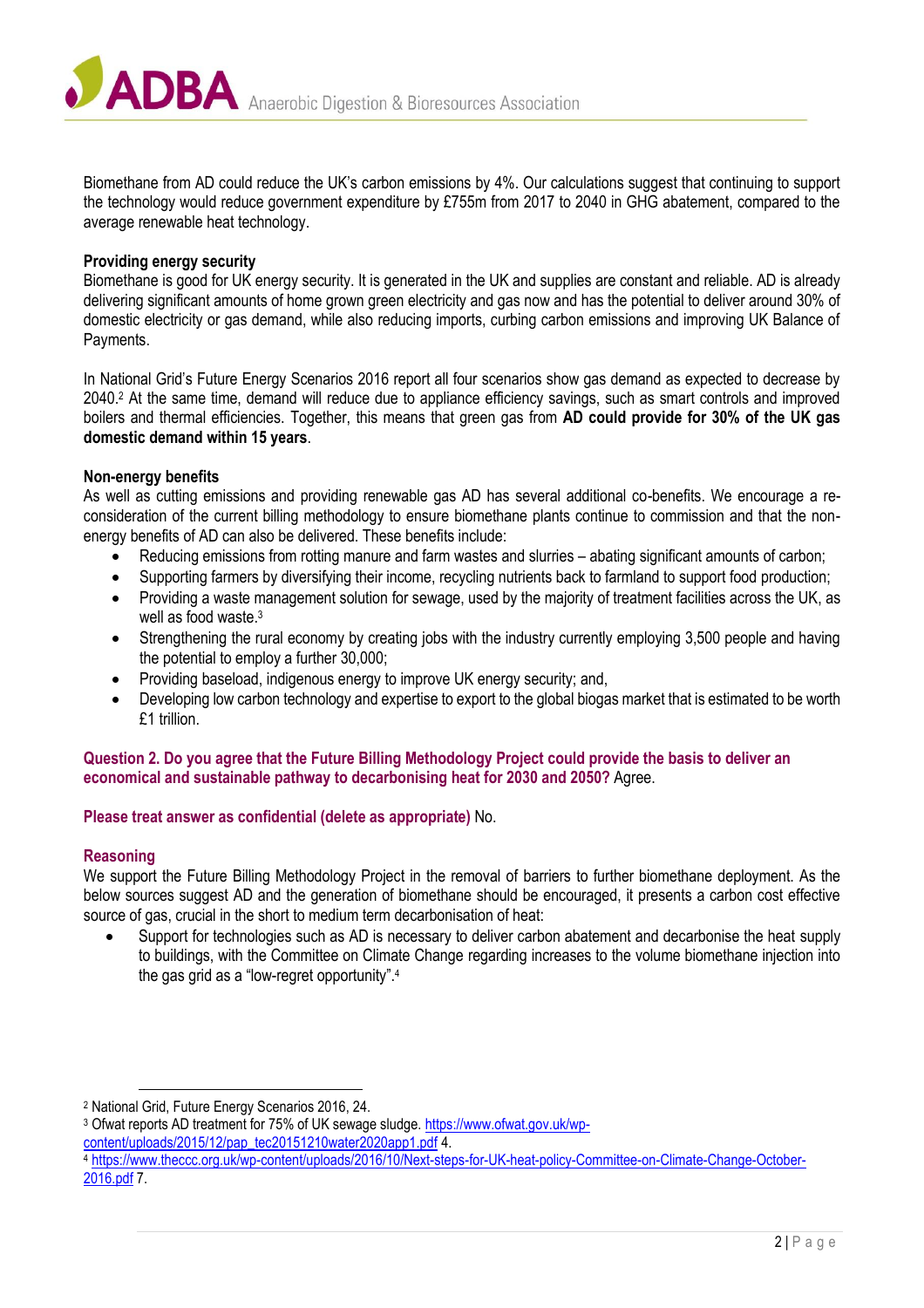

- KPMG has estimated that using green gas and existing infrastructure is 2-3 times cheaper than other scenarios for delivering heat.<sup>5</sup>
- Policy Exchange also encourage expansion in biomethane for grid injection, noting that biomethane "goes with the grain of consumer preferences and minimises costs to the consumer."<sup>6</sup>
- The Energy and Climate Change Committee identified "biomethane as critical to the 2020 [12% heat sub-target]."7

As the below chart shows, with the right support and with removal of barriers to deployment, by 2030 the AD industry could generate around 35TWh by 2020-25 from existing feedstocks, and around 80TWh by 2030-35 as new feedstocks are developed to deliver renewable biomethane.



**Question 3. Do you agree that the proposed Measurement and Validation Field Trials could provide an understanding of the modelled zones of influence of LDZ-embedded gas entry points?** Agree.

**Please treat answer as confidential (delete as appropriate)** No.

#### **Reasoning**

 $\overline{a}$ 

We do not have any scientific/technical reasoning to contribute.

**Question 4. If your answer to Q2 and or Q3 was "Disagree", what alternative or modified approach would you like to see considered?** Not applicable.

5

[http://www.energynetworks.org/assets/files/gas/futures/KPMG%20Future%20of%20Gas%20Main%20report%20plus%20appendices](http://www.energynetworks.org/assets/files/gas/futures/KPMG%20Future%20of%20Gas%20Main%20report%20plus%20appendices%20FINAL.pdf) [%20FINAL.pdf](http://www.energynetworks.org/assets/files/gas/futures/KPMG%20Future%20of%20Gas%20Main%20report%20plus%20appendices%20FINAL.pdf)

<sup>6</sup> <http://www.policyexchange.org.uk/images/publications/too%20hot%20to%20handle%20-%20sept%2016.pdf> 10-11.

<sup>7</sup> <http://www.publications.parliament.uk/pa/cm201617/cmselect/cmenergy/173/173.pdf> 3.